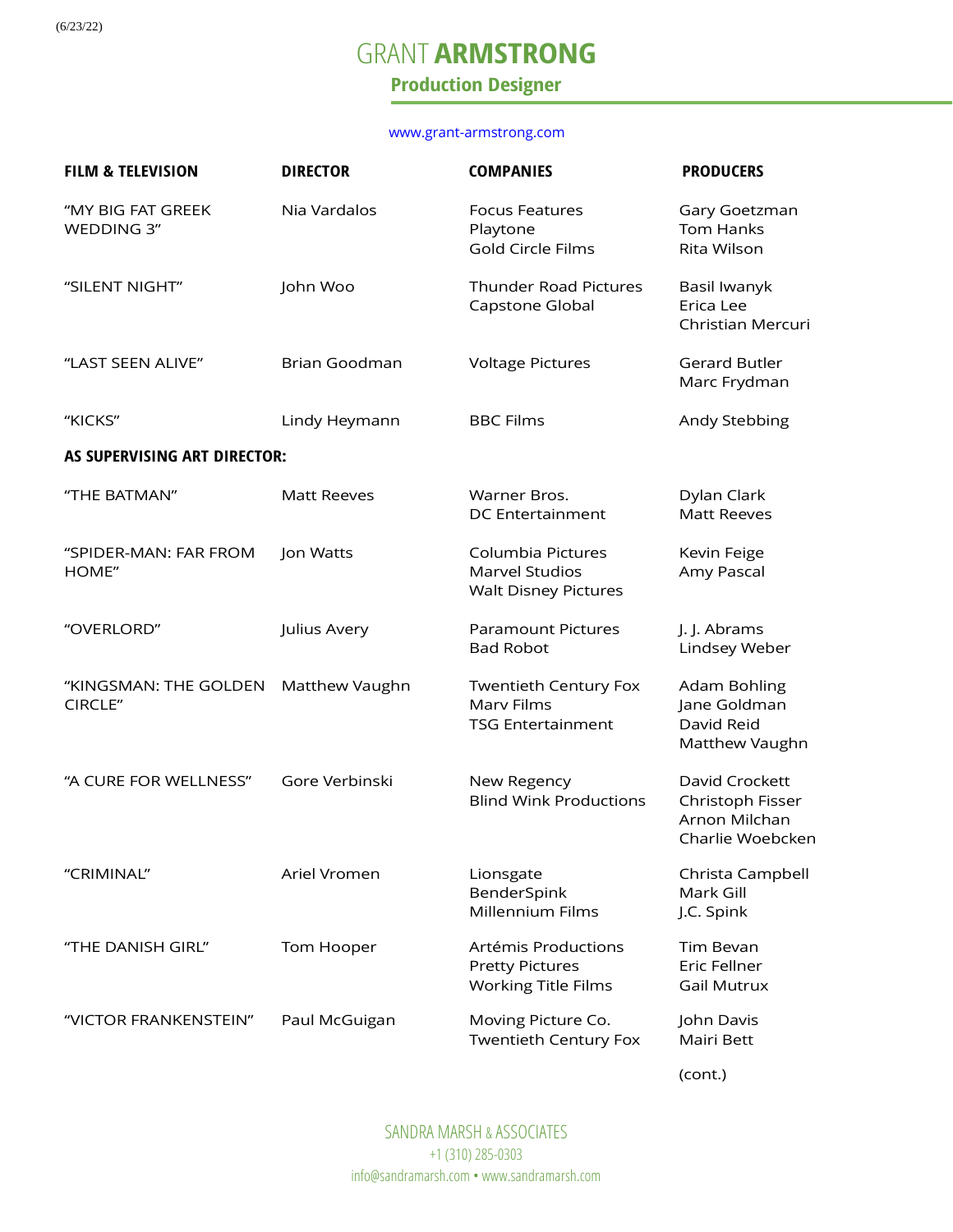(6/23/22)

# GRANT **ARMSTRONG**

### **Production Designer**

### - 2 -

| <b>FILM &amp; TELEVISION</b>             | <b>DIRECTOR</b>    | <b>COMPANIES</b>                                                                                       | <b>PRODUCERS</b>                                                                |  |  |
|------------------------------------------|--------------------|--------------------------------------------------------------------------------------------------------|---------------------------------------------------------------------------------|--|--|
| <b>ART DIRECTOR CREDITS (Continued):</b> |                    |                                                                                                        |                                                                                 |  |  |
| "MUPPETS MOST WANTED" James Bobin        |                    | Mandeville Films<br><b>Walt Disney Pictures</b>                                                        | David Hoberman<br>Todd Lieberman                                                |  |  |
| "LES MISÉRABLES"                         | Tom Hooper         | Cameron Mackintosh Ltd.<br>Relativity Media<br><b>Working Title Films</b>                              | Tim Bevan<br>Eric Fellner<br>Debra Hayward                                      |  |  |
| "GRAVITY"                                | Alfonso Cuarón     | Esperanto Filmoj<br><b>Heyday Films</b>                                                                | Alfonso Cuarón<br>David Heyman                                                  |  |  |
| "X-MEN: FIRST CLASS"                     | Matthew Vaughn     | <b>Twentieth Century Fox</b><br><b>Bad Hat Harry Prods</b><br>Donners' Company<br>Marvel Entertainment | Gregory Goodman<br>Simon Kinberg<br>Lauren Shuler Donner<br><b>Bryan Singer</b> |  |  |
| "ROUTE IRISH"                            | Ken Loach          | Sixteen Films<br>Why Not Productions                                                                   | <b>Pascal Caucheteux</b><br>Rebecca O'Brien                                     |  |  |
| "MADE IN DAGENHAM"                       | Nigel Cole         | <b>BBC Films</b><br>HanWay Films                                                                       | Elizabeth Karlsen<br>Stephen Woolley                                            |  |  |
| "KICK-ASS"                               | Matthew Vaughn     | Marv Films<br>Plan B Entertainment                                                                     | <b>Tarquin Pack</b><br>Kris Thykier                                             |  |  |
| "THE BOURNE<br>ULTIMATUM"                | Paul Greengrass    | <b>Universal Pictures</b>                                                                              | Patrick Crowley<br>Frank Marshall<br>Paul Sandberg                              |  |  |
| "NOTES ON A SCANDAL"                     | Richard Eyre       | Ingenious Film Partners<br><b>Scott Rudin Productions</b>                                              | Robert Fox<br><b>Scott Rudin</b>                                                |  |  |
| "REVOLVER"                               | <b>Guy Ritchie</b> | EuropaCorp<br><b>Toff Guy Films</b>                                                                    | Virginie Bessoon-Silla<br>Peter Heslop                                          |  |  |
| "CLOSER"                                 | Mike Nichols       | <b>Avenue Pictures</b><br>Columbia Pictures                                                            | Cary Brokaw<br>John Calley                                                      |  |  |
| "PROOF"                                  | John Madden        | Hart-Sharp Entertainment John Hart<br>Miramax                                                          | Alison Owen<br>Jeffrey Sharp                                                    |  |  |
| "IF ONLY"                                | Gil Junger         | Love Spell Entertainment<br><b>Outlaw Productions</b>                                                  | Jill Gilbert<br>Jeffrey Silver                                                  |  |  |

(cont.)